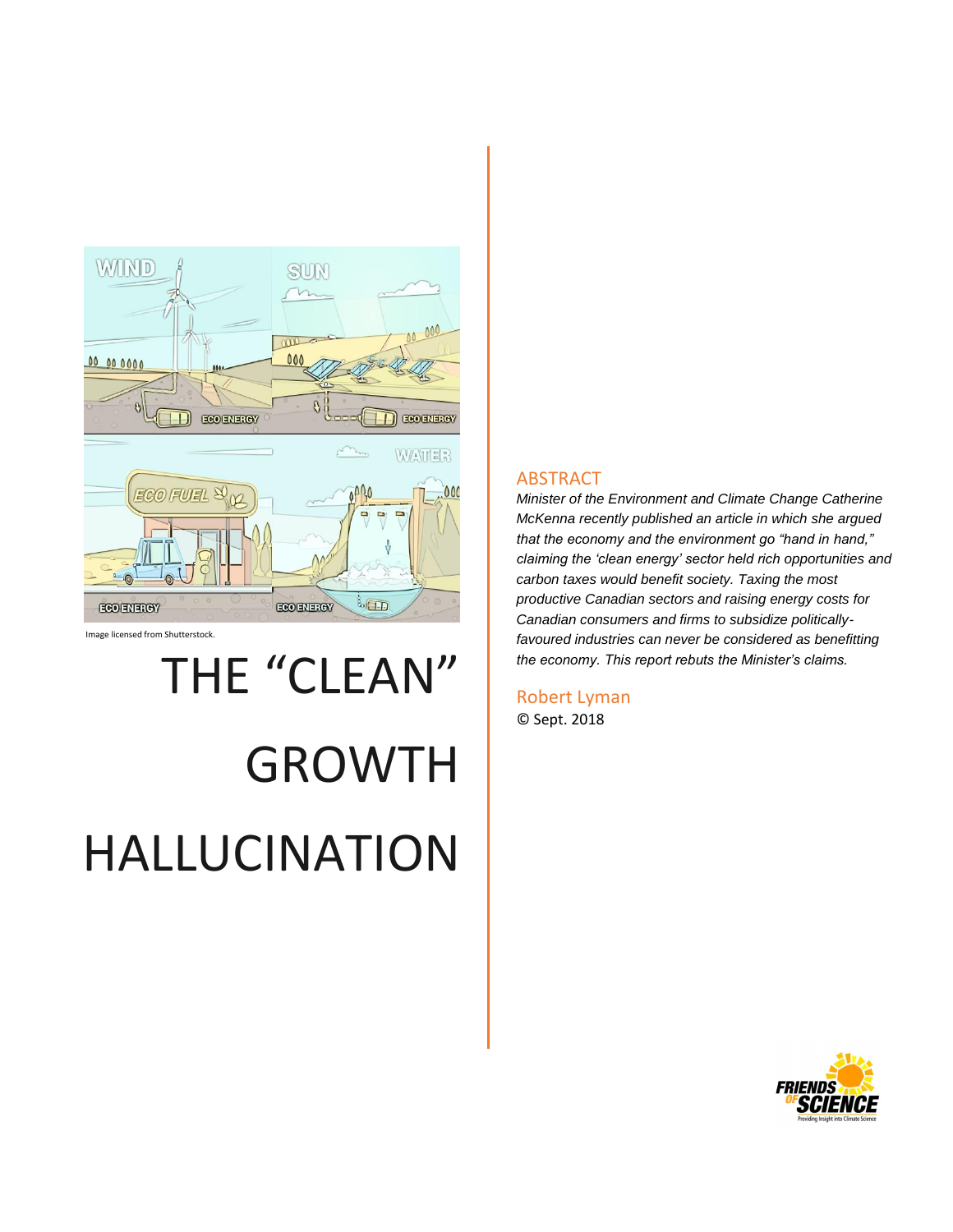## **Contents**

| Green Myopia - The Inability to see that Fossil Fuels Offer the Highest Economic Benefits11 |  |
|---------------------------------------------------------------------------------------------|--|
|                                                                                             |  |
|                                                                                             |  |
|                                                                                             |  |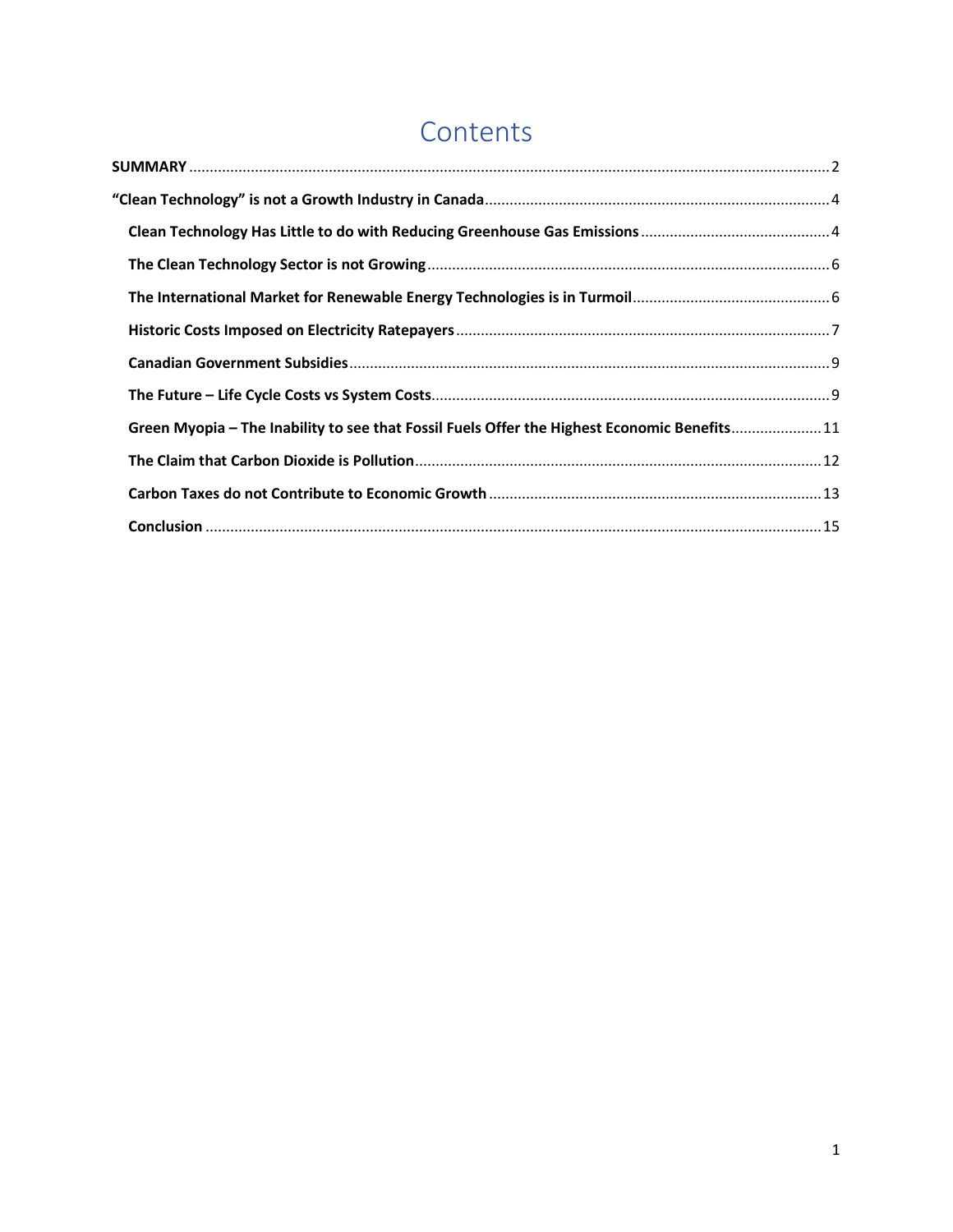## THE "CLEAN GROWTH" HALLUCINATION

## **SUMMARY**

<span id="page-2-0"></span>Minister of the Environment and Climate Change Catherine McKenna recently published an article in which she argued that the economy and the environment go "hand in hand". As evidence, she wrote that the "clean technology sector' related to renewable energy is an immense growth opportunity for Canadian business, and that the federal government's policy of imposing carbon taxes will contribute to economic growth. Throughout the article, she referred to carbon dioxide as "pollution".

Statistics Canada does not include in its breakdown of Canada's GDP any reference to "clean technology". The notion that some energy sources are clean, and others not ignores the fact that all energy sources have both positive and negative environmental effects. StatsCan does however, report on two separate groups of economic activities: "clean energy and environmental goods and services" and "the environmental and clean technology products account". However, most of the former category has to do with municipal sewage treatment, site remediation and environmental audits; less than \$2 billion of the \$14 billion annual income in this group is related to GHG emissions reduction. Of the latter category, which amounts to \$59.3 billion per year, again only a small portion relates to GHG emissions reduction. When one examines the data, the environmental and clean technology products account actually has held a shrinking share of Canada's economy over the last decade. What opportunity?

The international market for renewable energy technologies is not doing much better. Global new investment in renewable energy generation has been essentially flat since 2010. In Germany, the foremost European market for renewables, the megawatts of solar and wind generation capacity added annually dropped 90% in five years, and the largest German solar equipment manufacturer has gone bankrupt. China, the world's largest market for renewable energy, has just ended all subsidies for utility-scale solar projects; Forbes projects a 40% reduction in utility demand. In a global market suffering from massive oversupply, solar and wind equipment manufacture is perhaps the last market Canadian companies should be trying to compete in.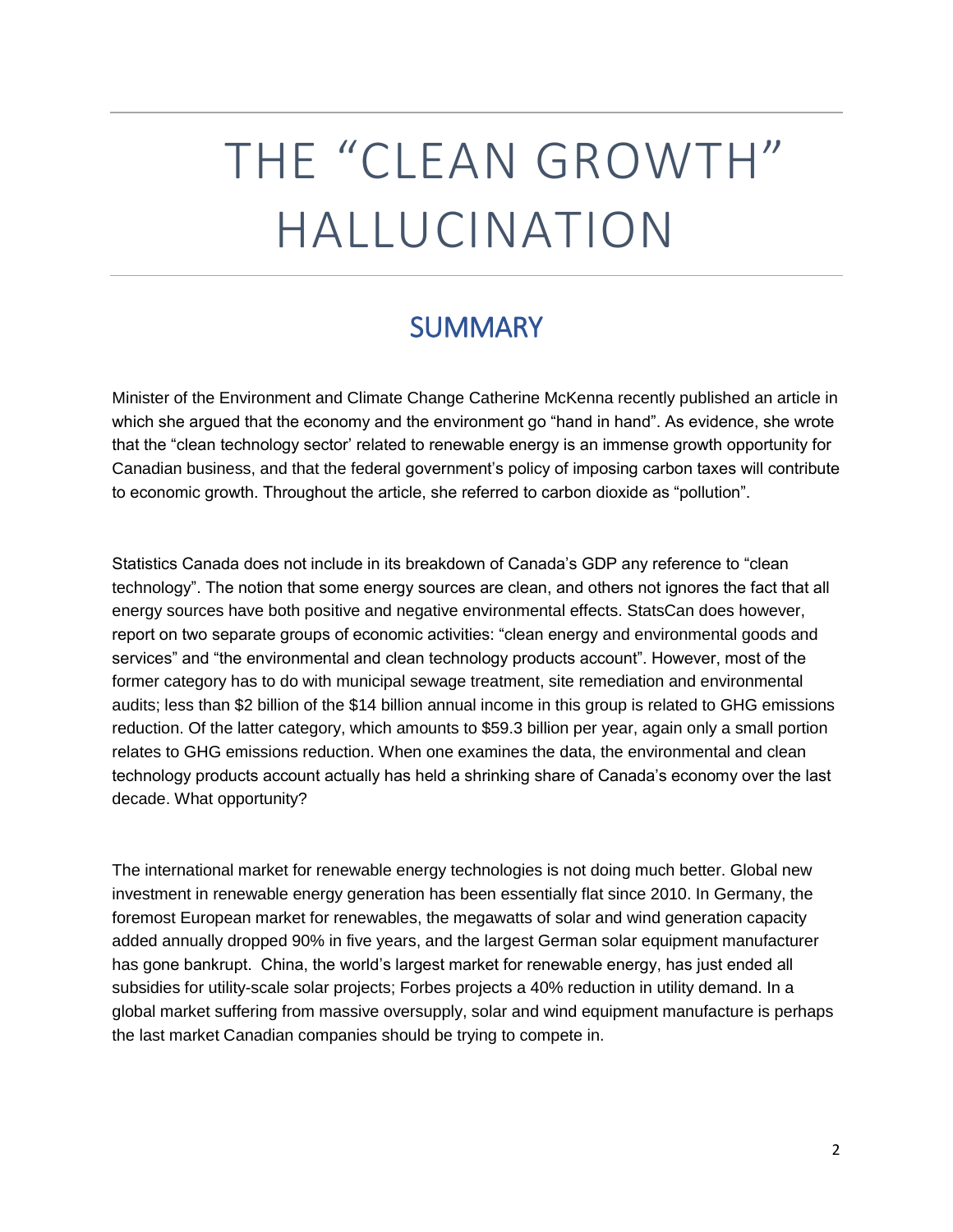In Budget 2017, the federal government announced that it will spend \$1.7 billion over four years on renewable energy research and development and another \$2.4 billion over four years to promote the production and use of "clean energy". This, along with the billions of dollars in past subsidies from provincial taxpayers and ratepayers, is not a guarantee of success, but rather a measure of this industry's dependency on government handouts for its survival.

The notion that carbon dioxide, critical for existence of life on earth, is a "pollutant" is nonsense. Treating an odorless, colourless, benign gas that people exhale as a toxic "pollutant" would be the ultimate extension of intrusive environmental regulation.

Carbon tax rates in Canada are still relatively low – in the range of \$20 to \$30 per tonne. At this level they punish consumers but do not yet seriously affect the economy. To achieve the government's climate targets for 2030 and 2050, however, will require carbon taxes as high as \$200 to \$300 per tonne, and destroy the economic viability of many of our energy-intensive industries in the resources and manufacturing areas. Proponents claim that the revenues will all be recycled by reducing the rates of other generally-applied taxes, but that has never been done consistently in Canada. International studies show that, in all the countries that have introduced carbon taxes, only 29% of the revenues were recycled back into the economy in the form of tax reductions. Taxing the most productive Canadian sectors and raising energy costs for Canadian consumers and firms to subsidize politically-favoured industries can never be considered as benefitting the economy.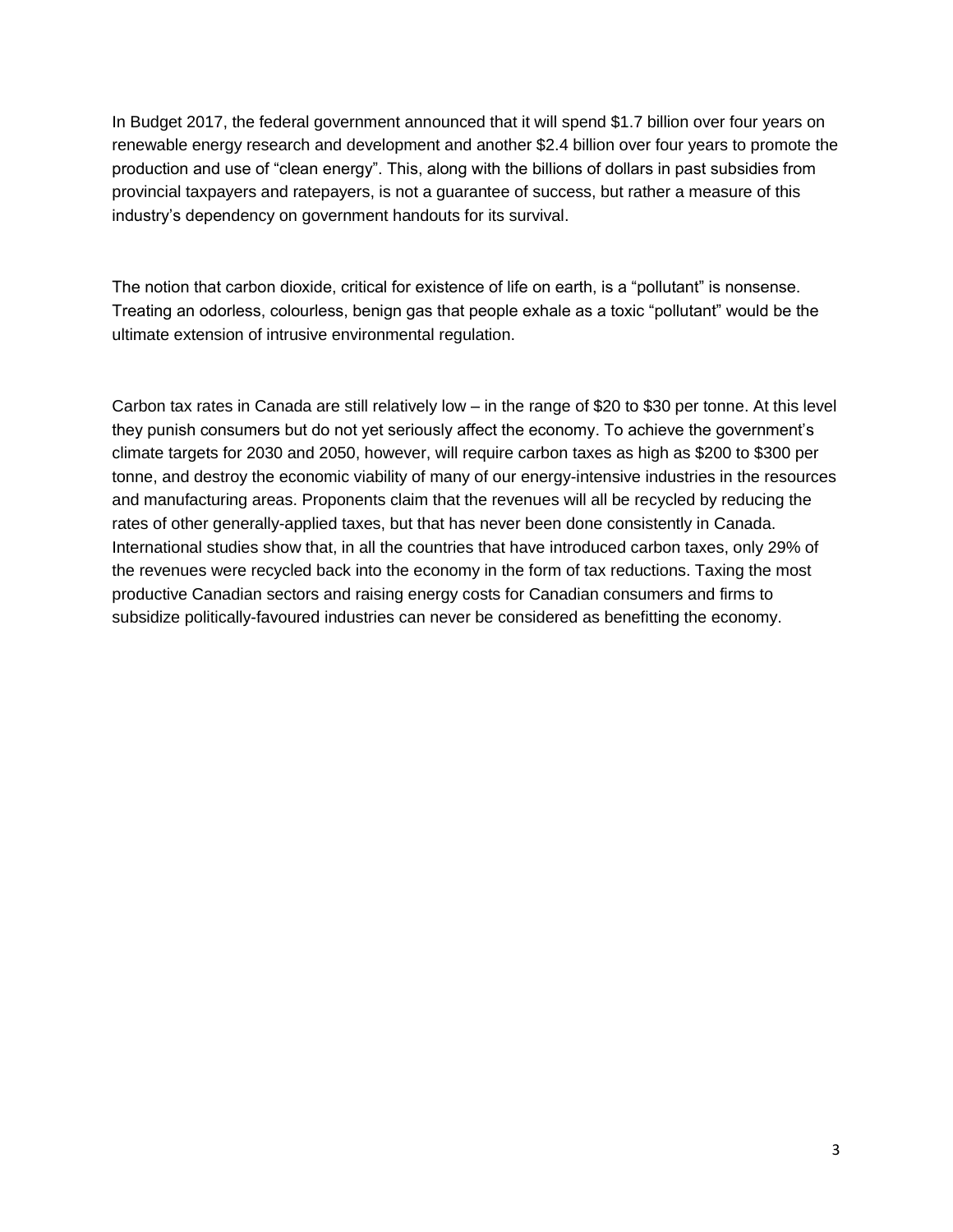## THE "CLEAN GROWTH" HALLUCINATION

Minister of the Environment and Climate Change Catherine McKenna recently published a statement on The Future Economy.ca website entitled, "The Economy and the Environment Go Hand in Hand".<sup>1</sup> This, no doubt, came as extraordinary news to Canadians in Ontario, Alberta and Saskatchewan who have seen environmentalist policies impose severe economic costs on energy producers and consumers over the last three years. She was referring, in fact, to the bright new future that she and her department see will flow from the adoption of climate policies all designed to increase the production and use of renewable energy, energy "conservation" and electrification of transport.

It would take dozens of pages to identify and refute the Minister's statements. Instead, I will focus on her three central theses:

- That Canada's "clean technology" sector is an important source of growth for the Canadian economy;
- That carbon dioxide is "pollution"; and
- That carbon taxes contribute to economic growth.

## <span id="page-4-0"></span>"Clean Technology" is not a Growth Industry in Canada

### <span id="page-4-1"></span>Clean Technology Has Little to do with Reducing Greenhouse Gas Emissions

It should be noted at the outset that the whole concept of "clean technology" is artificial; the analysis of Canada's economic sectors that make up our Gross Domestic Product (GDP) contains no such category. To the extent that it refers to the energy sector, there is no source of energy whose production, transformation, transportation and use does not have both positive and negative environmental consequences.

l

<sup>1</sup> <https://thefutureeconomy.ca/spotlight-interviews/catherine-mckenna/>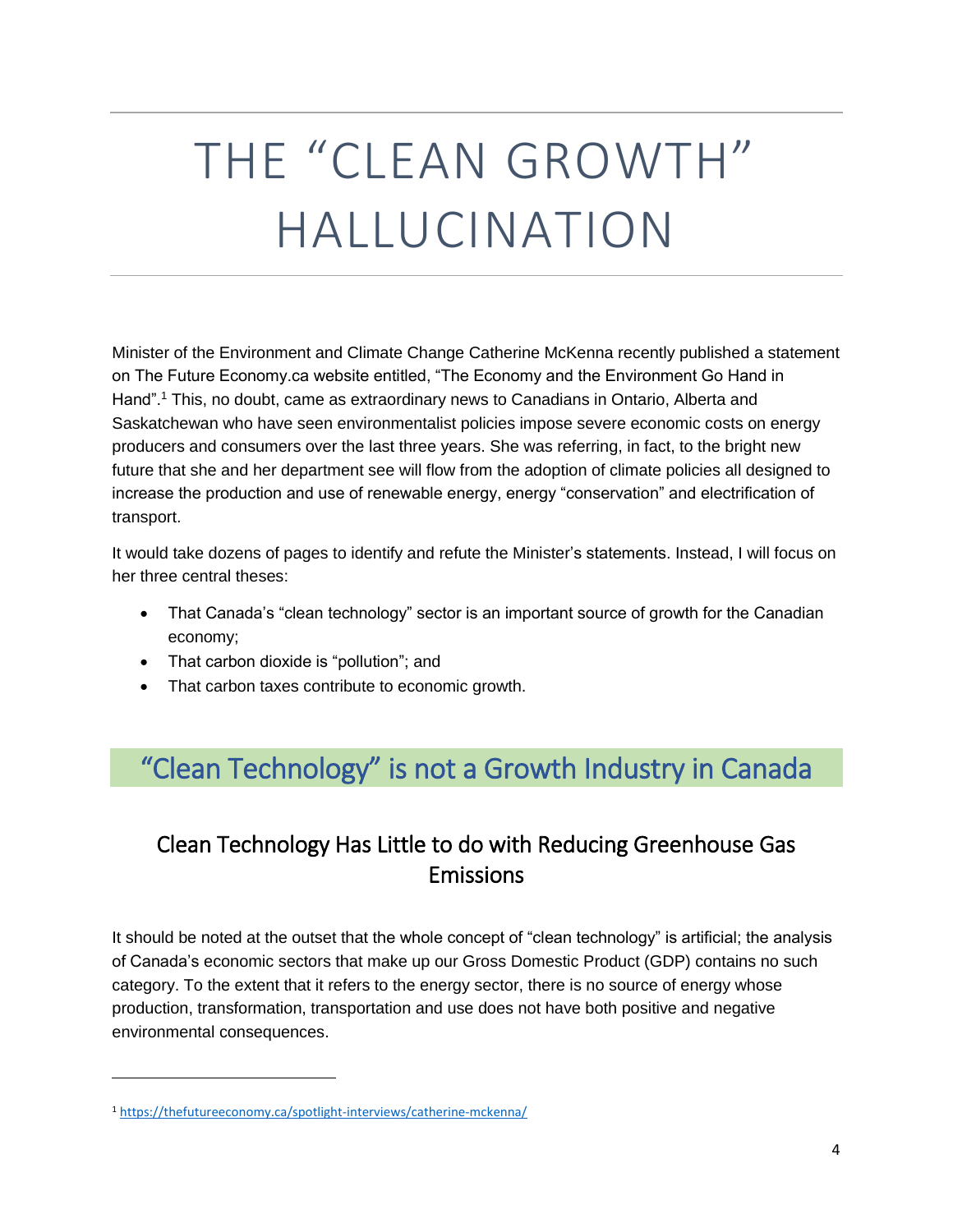Statistics Canada, however, has taken to referring to a group of economic activities as "clean technology", and grouped them in two categories: "clean energy and environmental goods and services" and "the environmental and clean technology products account".

StatsCan defines "clean technologies" as:

- *Any good or service designed with the primary purpose of contributing to, remediating or preventing any type of environmental damage; plus*
- *Any good or service that is less polluting or more resource-efficient than equivalent normal products which furnish a similar utility. Their primary use, however, is not one of environmental protection.*

That is a definition so broad one could drive a truck through it.

Table 1 provides a breakdown for environmental and clean technology goods and services in 2015.

| <b>Programation</b> of Siddin redifficion <sub>y</sub><br><b>PODDS AND AND AND AND AND AND AND AND A</b> |                     |
|----------------------------------------------------------------------------------------------------------|---------------------|
| <b>Industry Goods</b>                                                                                    | <u>Income (\$M)</u> |
| Production of wind, solar, hydro                                                                         | 1,300               |
| Production of waste management<br>equipment                                                              | 616                 |
| Municipal sewage treatment services                                                                      | 526                 |
| Sales of equipment to respond to spills                                                                  | 361                 |
| Sales of smart grid and energy storage                                                                   | 328                 |
| Equipment for monitoring air emissions                                                                   | 76                  |
| Equipment for manufacture of bioenergy                                                                   | 51                  |
| Sub-total                                                                                                | 3,258               |
| <b>Services</b>                                                                                          |                     |
| Site remediation and emergency<br>response                                                               | 1,500               |
| Environmental consulting (e.g. audits)                                                                   | 1,900               |
| Energy efficiency services                                                                               | 280                 |
| Waste management services                                                                                | 7,300               |
| Sub-total                                                                                                | 10,980              |
| <b>Total</b>                                                                                             | 14,238              |

#### **TABLE 1 Breakdown of "Clean Technology" Goods and Services by Income 2015**

#### *Source: Statistics Canada*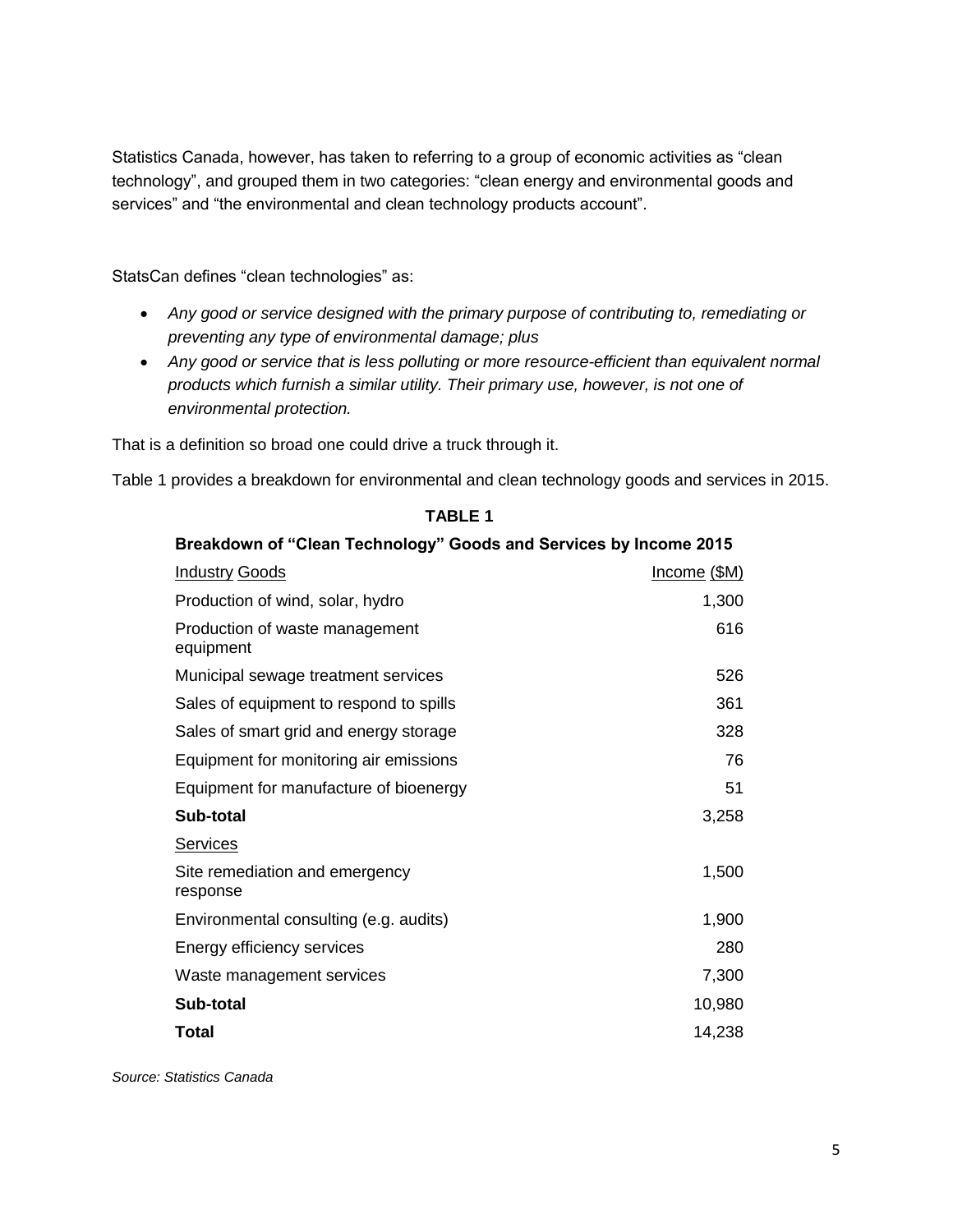The inclusion of equipment sold to produce hydroelectricity in the goods category tends to inflate the numbers. The inclusion of equipment and services relating to waste management, municipal sewage treatment and spill response have little or nothing to do with the climate policy Minister McKenna is promoting. **Of the \$14.2 billion in income associated with "clean technology goods and services", less than \$2 billion are related to GHG emissions reduction.**

More surprising details arise when one compares StatsCan's figures in the Environmental and Clean Technology Products account to the ones for clean technology goods and services. StatsCan reports that the Environmental and Clean Technology Products Account totaled \$57.2 billion in 2015 and \$59.3 billion in 2016. The agency breaks the account for 2016 down into four parts: electricity produced from "clean" sources, including hydro (\$25.4 billion, or 43%); energy and primary products (\$314 million, or 0.5 %); manufactured products (\$4.4 billion, or 7.4%); and services, largely unexplained (\$29.1 billion, or 49%). The \$59.3 billion figure is the one Minister McKenna uses to claim that "clean technology is a booming part of the Canadian economy". The electricity production is mostly from hydro sources and the services are probably mostly related to waste recovery and treatment. **Here again, only a small portion of what is included in the "clean technology products account" relates to activities that reduce GHG emissions.**

### The Clean Technology Sector is not Growing

<span id="page-6-0"></span>According to StatsCan data, the ratio that the Environmental and Clean Technology Products Account represents of total Canadian GDP has remained essentially stable over the last decade, edging up from 3.0% in 2007 to 3.1% in 2016. In nominal terms, "clean" electricity's contribution (again, including hydro) to GDP for environmental and clean technology products fell from 46% in 2007 to 43% in 2016, while the share of services rose from 45% to 49%. In real terms, the GDP at basic prices of the environmental and clean technology products sector rose by 5.2% from 2007 to 2016, but the total Canadian economy grew 14.4% over that period. **In other words, the Environmental and Clean Technology Products Account holds a shrinking share of Canada's economy.**

<https://www150.statcan.gc.ca/n1/daily-quotidien/171213/dq171213g-eng.htm>

### <span id="page-6-1"></span>The International Market for Renewable Energy Technologies is in Turmoil

An important part of Minister McKenna's thesis is that the global market for renewable energy is growing so fast that Canadian firms must become part of the suppliers. In a previous article, entitled, "The Opportunity That Isn't Knocking", I analyzed that claim in detail, and I recommend that you review it here: <https://blog.friendsofscience.org/2018/08/14/the-opportunity-that-isnt-knocking/>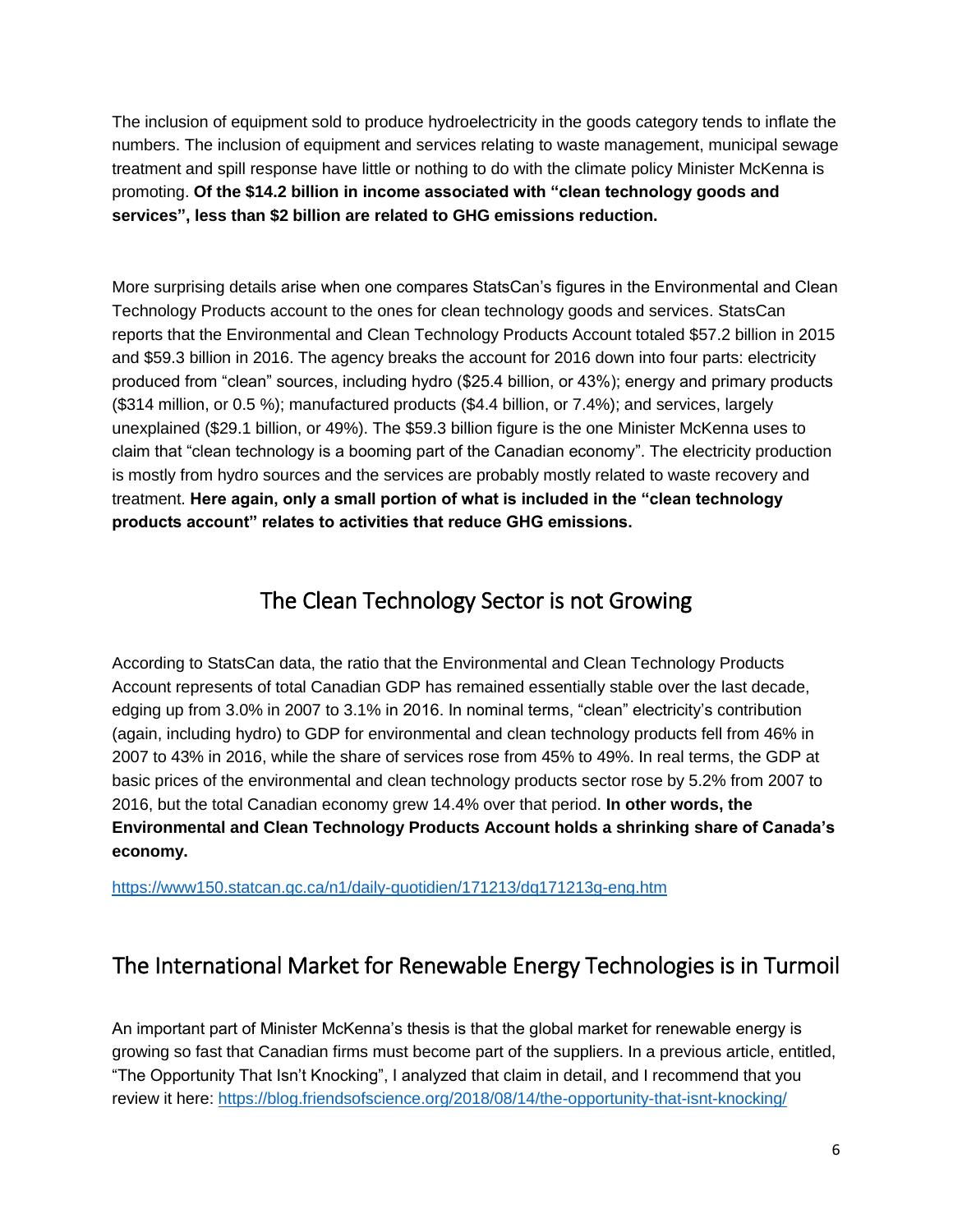Here are some of the key points made I made:

- After half a century evolution in global energy markets, fossil fuels continue to supply 87% of global energy needs.
- Renewable energy does not dominate energy use in any single geographic area or country.
- **Global new investment in renewable energy has been essentially flat since 2010.**
- In 2017, according to Bloomberg Energy Finance, renewable energy investment was \$280 billion. In 2016, despite the effects of lower oil prices, **global oil and gas investment was about \$700 billion, almost three times as high.**
- Of all the authoritative sources of future energy supply and demand projections, British Petroleum is the most optimistic concerning renewables. Yet, it foresees renewable energy holding no more than 10% of global energy demand by 2035.
- Investment in new renewables is crashing in Europe; **in Germany alone, the megawatts of solar and wind added annually dropped 90% in five years.** Even Germany's once-huge SolarWorld company has been driven into insolvency.

In June, 2018, the global solar energy industry suffered a huge blow, when China, by far the largest subsidizer of solar energy equipment supply and generation, announced the ending of all subsidies for utility-scale solar projects in favour of competitive bidding and greatly reduced feed-in tariffs. China accounted for about 50% of global solar equipment demand in 2017. The decision to sharply reduce subsidies is likely to slash demand there by about 40%, according to Forbes. Yet, this was inevitable because of mushrooming costs. China's state-run renewable energy fund, financed by a surcharge on users' energy bills, is in deficit by more than 100 billion yuan (U.S. \$15.5 billion).

**The significant over-supply in the Chinese industries producing solar and wind equipment is driving equipment prices to distressed levels, which in turn is bankrupting competing companies across Europe and North America. It is possibly the last industry Canadians should be trying to compete in, not the first.**

### Historic Costs Imposed on Electricity Ratepayers

<span id="page-7-0"></span>Advocates of wind and solar energy constantly refer to how low the prices of these energy sources will be in future, while ignoring the costs that have been imposed on electricity ratepayers and on taxpayers up to now.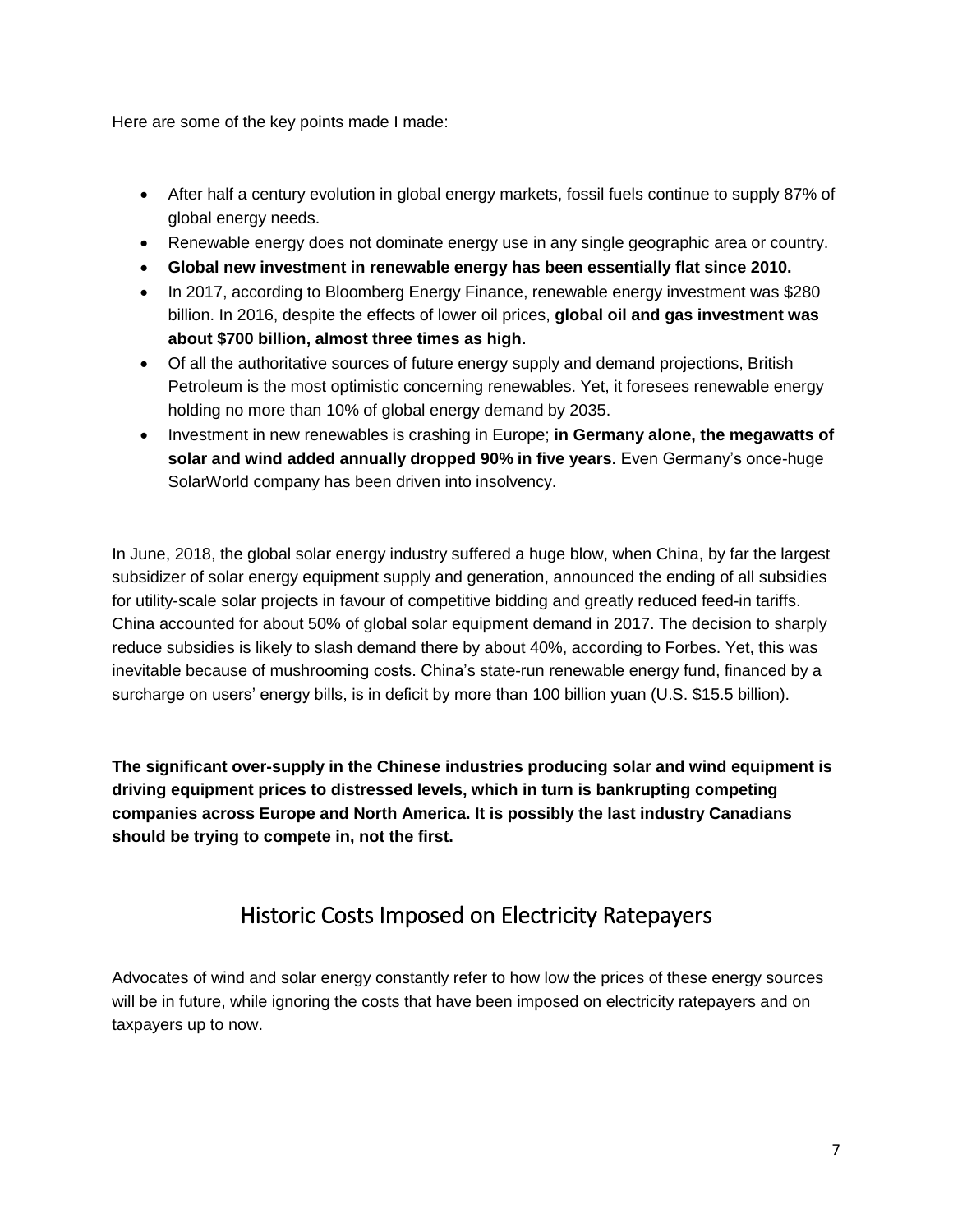Those historic costs, however, are enormous. They were essentially caused by the actions of several European and North American governments, in the name of addressing global warming, to accelerate the purchase and penetration in the electrical energy systems of renewable energy

technologies that were not yet mature and far from competitive with existing generation sources. Typically, governments (in Germany, the United Kingdom, Spain, and Canada to name a few) offered wind and solar suppliers several advantages over conventional electricity supply; these included:



Image licensed from Shutterstock.

- Feed-in-tariffs far above market rates in contracts that were guaranteed for 15 to 20 years;
- Priority access ("first-to-the-grid") rights that required the electricity system operators to use the production from wind and solar generation when it was available, and to back out, or "curtail", alternative sources of supply;
- Requiring the construction of other transmission and distribution systems expansions and upgrades (e.g. "smart meters" and other "smart" systems) to accommodate the additional renewable generation capacity;
- Requiring other suppliers and ratepayers to pay for the cost of additional balancing and flexibility (e.g. backup generation) to deal with situations when demand was high but the sun was not shining or the wind blowing;
- Similarly, requiring ratepayers to pay the costs of dumping surplus power supplies on export markets when the renewables plants produced electricity but the demand was low; and
- Granting renewable energy generators various tax benefits, principally in the form of accelerated capital cost depreciation and low realty taxes.

The countries of the European Union have made the largest expenditures on renewable energy generation. The main source of data on generation costs there is the European Observer, an organization that actively promotes increased use of renewable energy. According to data from this source, to the end of 2014 European Union countries spent about 1.1 trillion EUR (CDN \$1.68 trillion) on large-scale renewable energy installations. This provided a nominal nameplate generating capacity of about 216 gigawatts (GW), or nominally about 22% of the total European generation needs of about 1000 GW. The actual measured output by 2014 supplied by the renewables industry was 38 gigawatts, or 3.8% of Europe's electricity requirements, at a capacity factor of about 18% overall. Accounting for capacity factors, the capital cost of these renewable energy plants has been about 29 billion EUR (CDN \$44.4 billion) per gigawatt.



Image licensed from Shutterstock.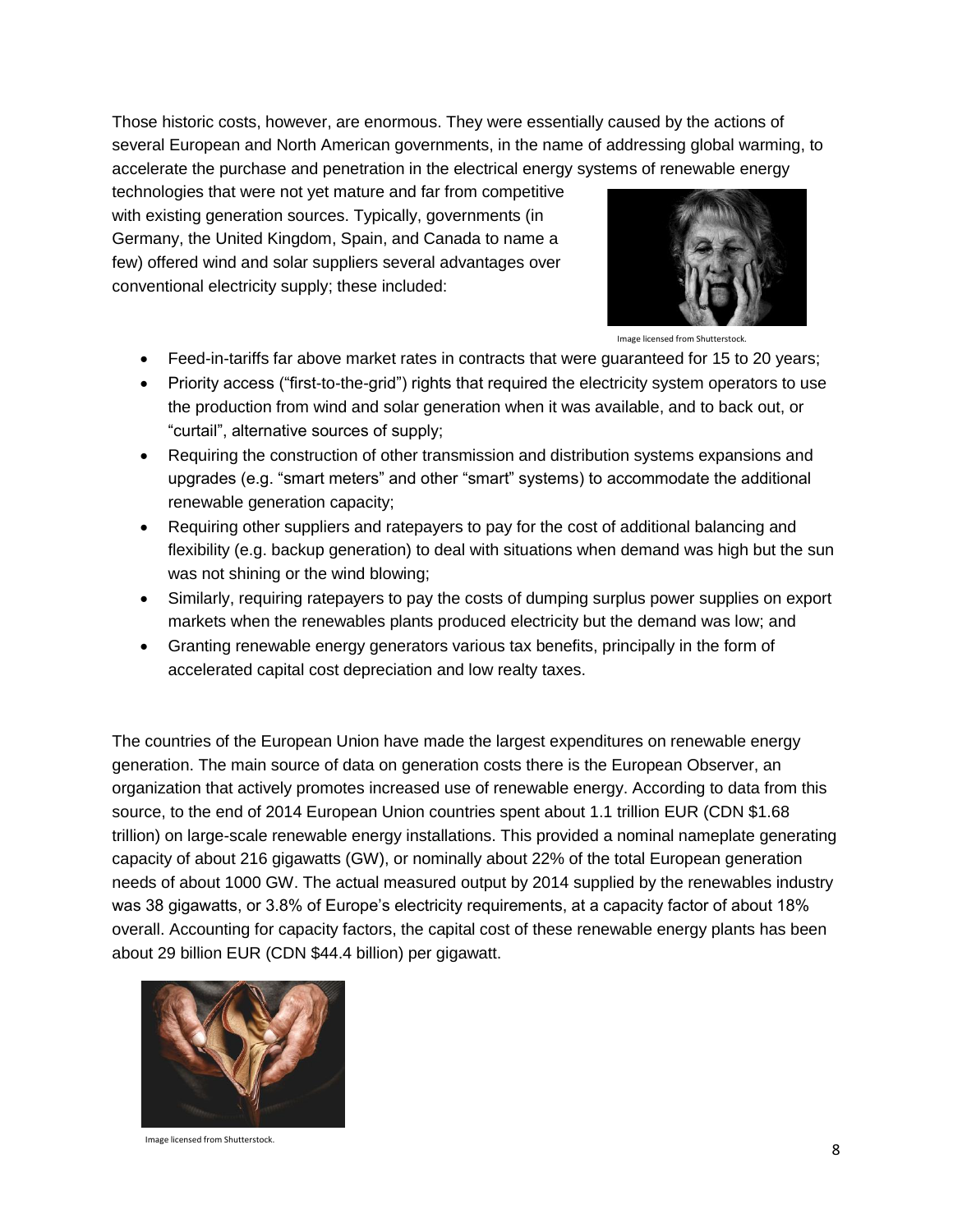### Canadian Government Subsidies

<span id="page-9-0"></span>**In contrast to most industries in Canada, the "clean technology industries" are subsidy junkies, almost completely dependent on the willingness of governments to spend taxpayers and electricity ratepayers' dollars to support companies that would not have survived without such intervention.** 

Under the ecoEnergy for Renewable Power program, the federal government subsidized the generation of electricity from renewable energy sources through a refund to producers of one cent per kilowatt-hour. The cumulative cost of this program to 2021 will be \$1.4 billion.

Under Budget 2017, the federal government will spend almost \$1.7 billion over four years on renewable energy research, development, demonstration and commercialization programs, much of which will go to solar and wind industries. Budget 2017 also included authority for over \$2.4 billion over four years to promote the production and use of "clean energy", a large part of which will go to solar and wind energy.

**Provinces and territories now have in place 272 different programs to assist the production and use of solar, wind and other renewable energy sources.** There is no way to know the total costs of these programs, their benefits, or even to what extent they duplicate existing federal government programs.

### The Future – Life Cycle Costs vs System Costs

<span id="page-9-1"></span>Those who claim that the costs of renewable energy generation will be lower in future and, in fact, will have "grid-parity" with conventional fuels like coal and natural gas rely on estimates of the levelized cost per MWh supplied (LCOE), a standard life-cycle cost metric. The LCOE approach measures mainly the projected direct costs of the generation plant technologies that will be built in the near future. It does not address the broader, or indirect, costs that the addition of renewable energy imposes on the electricity system.

LCOE analysis ignores the costs of backing up intermittent renewables and of the networks required to integrate them. Usually in North America, a large number of natural gas plants are required to stand ready, operating at very low capacity factors, to be available when demand is high and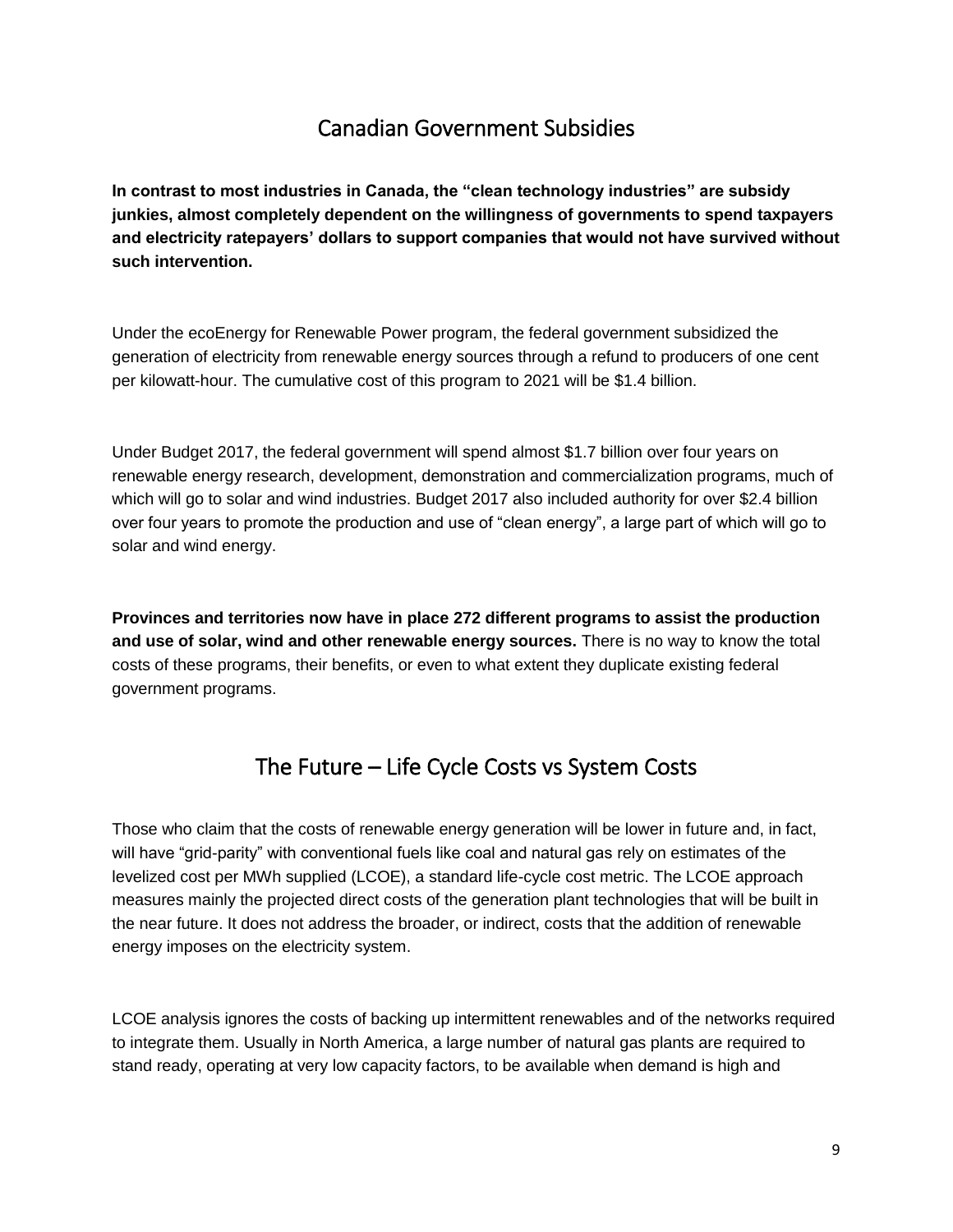renewables generation is not available. Silvia Pariente-David, writing in the IAEE Forum in 2016, summarized the grid integration costs.

*"The system operator and the ratepayers pay twice for generation capacity. Integrating wind and solar variable energy into power systems causes costs elsewhere in the system. Examples include distribution and transmission networks, short-term balancing services, provision of firm reserve capacity, a different temporal structure of net electricity demand and more cycling and ramping of conventional plants. Typically, these "integration costs" are of three types: grid costs, balancing costs and the "adequacy costs", or "utilization effect on conventional power plants".*



Image licensed from Shutterstock.

She went on to describe a less well known but important consideration, the "merit order" effect of renewable energy (RE).

*"RE penetration affects the revenues and margins of conventional power plants by lowering wholesale electricity prices and peak prices and by reducing the volume of electricity produced by thermal plants. Wholesale prices fluctuate between zero when renewables are at the margin (or even negative when low demand coincides with a very high level of wind for instance) and the variable cost of fossil fuel-fired plants when the latter are at the margin.*

*In a merit order based on marginal cost, RE plants will be dispatched first, as they have a zero marginal cost. As the RE capacity increases, conventional fossil fuel power plants move to the right of the merit order curve and their utilization is substantially reduced. In Spain, effective operations of CCGT fell from over 4000 hours in 2008 to 1000 hours in 2014. Not only do they not cover their fixed investment costs, but they also risk being decommissioned if they run too few hours to cover their fixed O&M. However, these plants are needed to provide the system flexibility to integrate a high level of RE. An issue for electricity systems is how to provide adequate compensation for this flexibility. Capacity mechanisms have been introduced in some European countries to remunerate that flexibility and avoid conventional power plant closure. However, capacity payments tend to create an oversupply of power generating capacity, further depressing prices. This affects negatively both the value of RE and conventional plants."*

The article can be found here:

<http://www.iaee.org/en/publications/fullnewsletter.aspx?id=39>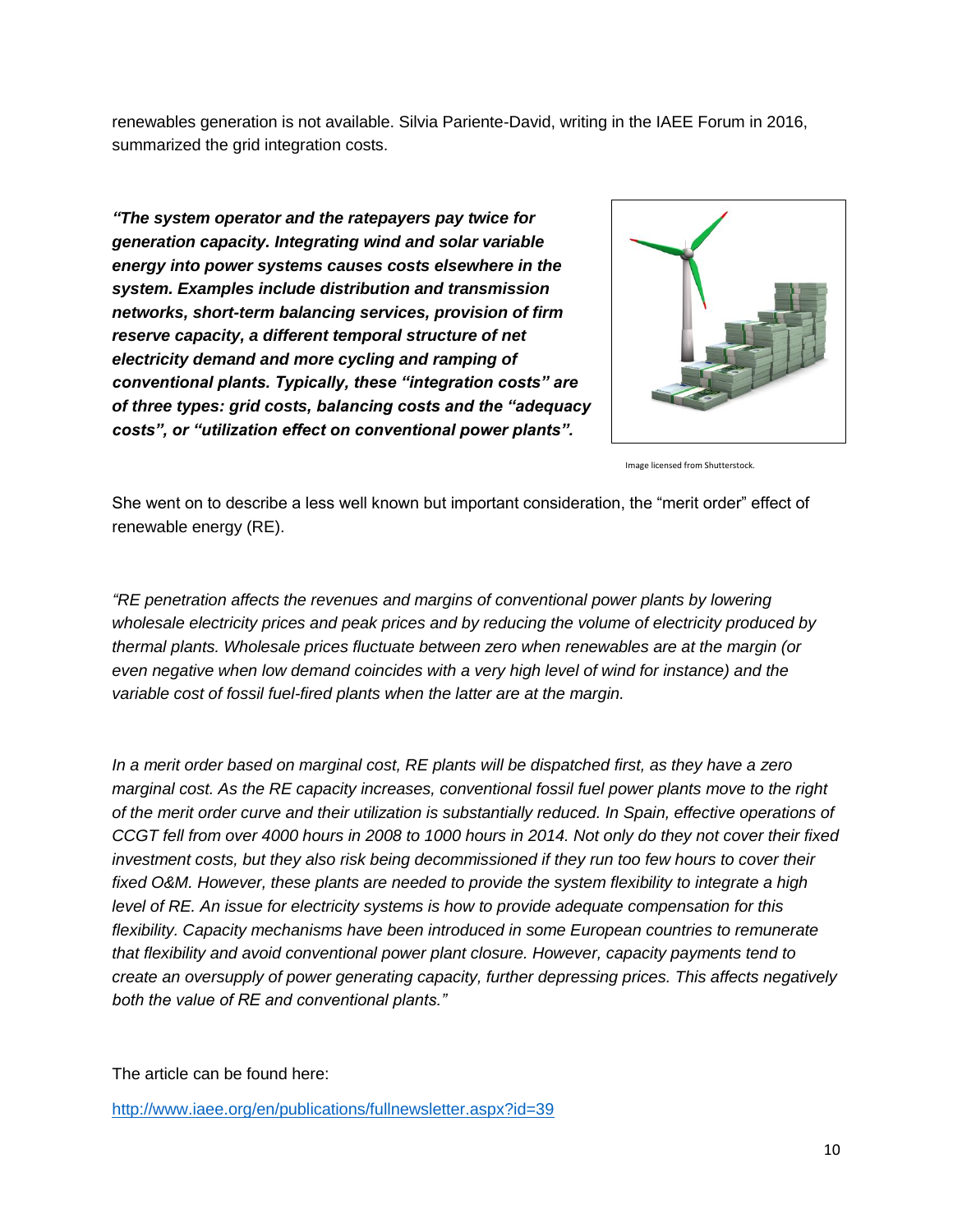**In other words, as the prices of renewable energy decrease and its role increases, it imposes ever-higher costs on the rest of the generation and transmission system. Advocates for renewable energy ignore these costs.**

### <span id="page-11-0"></span>Green Myopia – The Inability to see that Fossil Fuels Offer the Highest Economic Benefits

Minister McKenna's focus on the high technology and alleged economic benefits of renewable energy is a sure sign that she rarely talks to her colleague, the Minister of Natural Resources. If she did, she might be reminded of a few realities.

Among these are that Canada has enormous resources of oil, natural gas and coal, including both the conventional resources onshore and the unconventional resources in the oil sands and frontier regions. This massive natural heritage is now being exploited using extremely advanced technologies – the firms in this sector are among Canada's leading investors in research and development. Fossil fuels and mining frequently lead all industries in terms of productivity improvements, largely because of the application of new technology. In comparison, our wind resources are in the wrong places, far from our cities, and we are too far north to be a prime location for solar energy. Our natural competitive advantage is in the production and sale of non-renewables resources – geography will not be denied.



The government of Canada's climate target is to reduce total GHG emissions by 30% from 2005 levels by 2030 and by 50% to 60% from 2005 levels by 2050. These targets would involve severe curtailment of Canadians' current energy use, including that required to produce our natural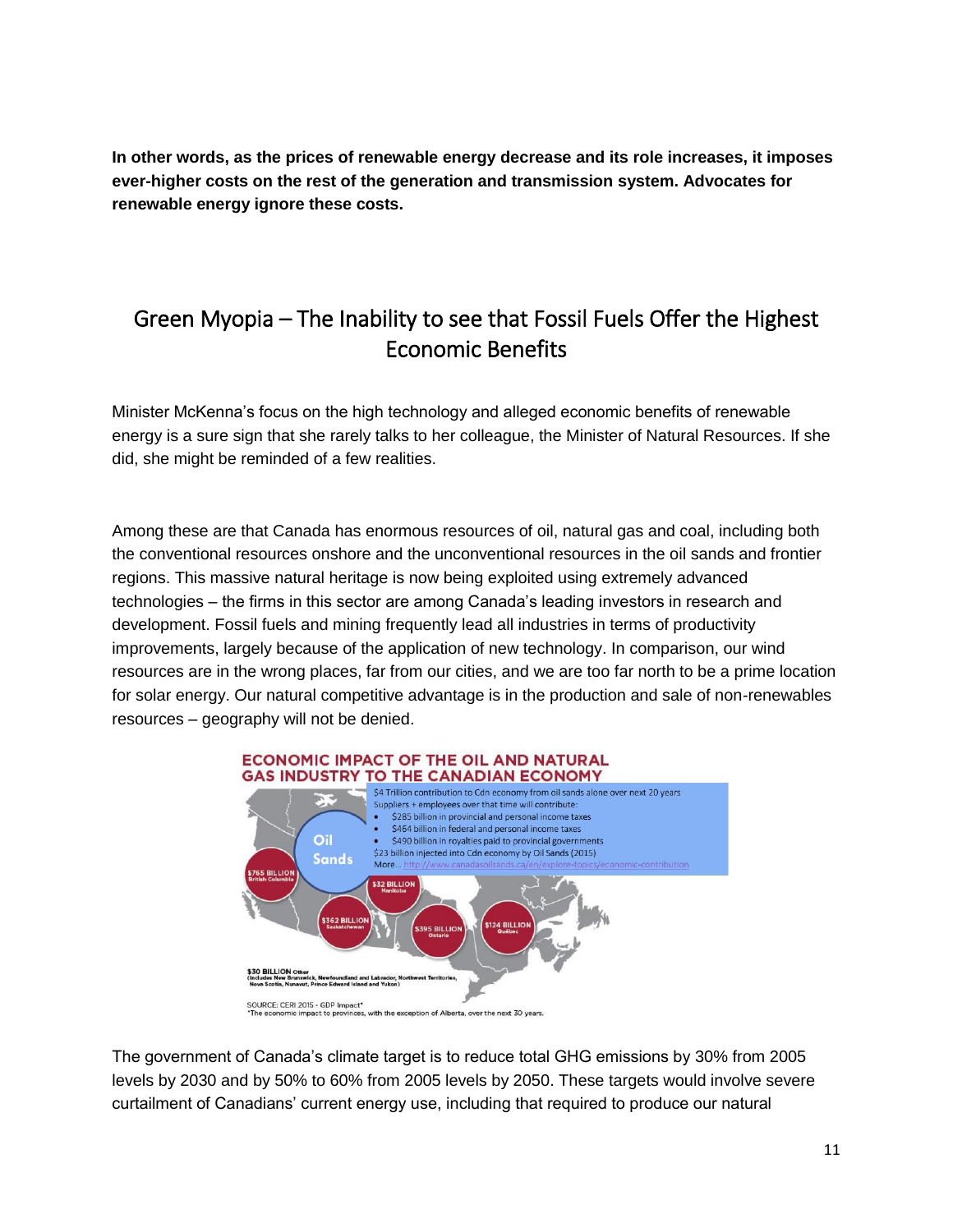resources. This is the future Minister McKenna choses, despite the economic benefits that flow from our natural resource wealth.

This is not the future that the countries of the world are choosing. The fastest growing source of energy use in the world is not renewables – it is natural gas. Oil consumption is growing at the rate of over 1.5 million barrels per day – the fastest rate in history. Even coal consumption, long reviled by environmentalists, is growing due to major additions in Asia. Canada has an important role to play as a producer of choice in such a world.

### The Claim that Carbon Dioxide is Pollution

<span id="page-12-0"></span>Those who support the thesis that humans are causing catastrophic effects on the global climate are fond of politicizing the language of the debate. This is usually intended to inject considerations of values and ethics in place of science, analysis and facts. Calling carbon dioxide emissions "pollution" is a classic example of this practice.

Lindsay Howell published a useful article on this subject in July 2018. You can read it here:

<https://blog.friendsofscience.org/2018/07/23/carbon-dioxide-is-a-pollutant/?highlight=carbon%20dioxide>

He noted that, according to the Merriam-Webster dictionary, a "pollutant" is a substance that contaminates the environment, and "to contaminate" means to make the environment unfit for use by the introduction of unwholesome or undesirable elements. Does carbon dioxide make our atmosphere "unfit for use"?

The entire notion is bizarre. The existence of life on earth is largely dependent on the ability of plants to photosynthesize carbon dioxide into sugars and to create oxygen. Over the course of the earth's history, the concentration of carbon dioxide in the atmosphere has been far, far higher than it is today – over 300,000 parts per million (ppm) when life first appeared, 7,000 ppm 500 years ago and 1,000-2,000 ppm 65 million years ago. Today's concentrations are slightly above 400 ppm. The slight increases in carbon dioxide concentrations over the past 150 years have had only a small effect. Much of that has been positive. A recent article in Nature Climate Science, summarized by NASA, reported a significant increase in the leaf area (a.k.a. greening) of Earth's vegetation over the past 35 years. Most parts of the planet are experiencing record crop yields.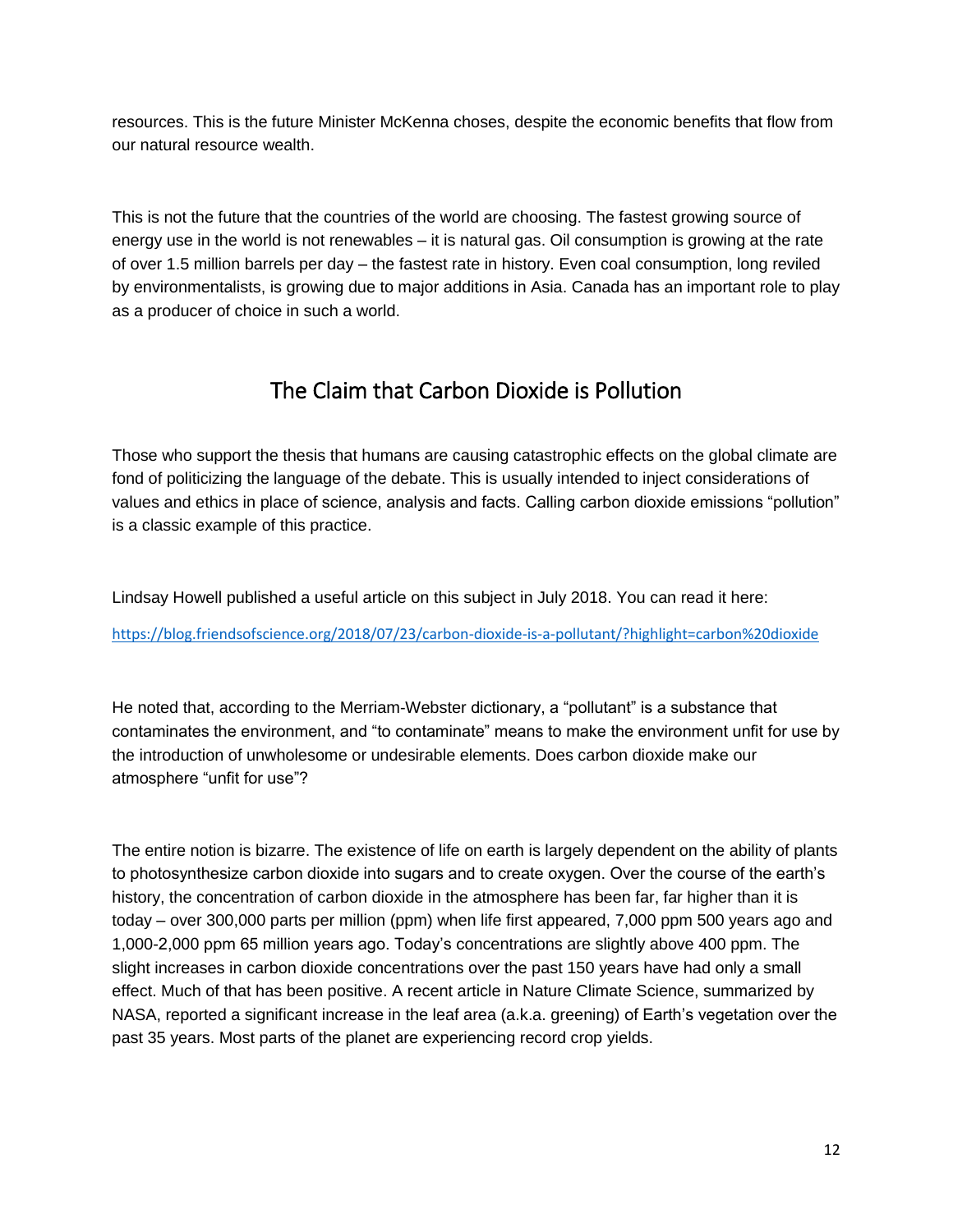There is no denying that one of the central scientific issues in the debate over whether human emissions are causing catastrophic global warming is whether carbon dioxide emissions and concentrations are too high.<sup>2</sup> Too much of anything can be harmful. A small amount of rain can be beneficial, while far too much rain can cause damaging floods. When we get too much rain, however, we do not call it "pollution", as though water had suddenly changed its fundamental characteristics and become toxic.

Much of the environmental legislation that has been passed in North America and Europe over the past sixty years has been based upon designing very strict and highly intrusive authorities to deal with toxic substances and then, having accomplished that, extending those authorities to other emissions whose nature is far less damaging to humans. **Treating an odorless, colourless, benign gas that people exhale as a toxic "pollutant" would be the ultimate extension of intrusive environmentalism.**

It is, at least, unbecoming for a Minister of the Crown to use terminology intended to mislead in place of facts when discussing a major public policy issue.

#### Carbon Taxes do not Contribute to Economic Growth

<span id="page-13-0"></span>Minister McKenna claims that "putting a price on carbon" via a carbon tax is an efficient way to reduce consumption of fossil fuels and indirectly to stimulate investment in the "clean technologies" that she favours. She even goes so far as to imply that, because some provinces that have implemented carbon taxes have been able to maintain high rates of economic growth, carbon taxes cause economic growth.

This is deception.

 $\overline{a}$ 

There is no question that, in theory, raising energy prices will provide an incentive for energy users to reduce consumption and switch to alternatives where those are available. Economists refer to this as the "price elasticity of demand" and it varies by energy product and service based upon the availability of alternatives and the implicit value placed on the service. Thus, in general, raising prices for coal through carbon taxes, other things equal, may make it uncompetitive as a source of

 $^2$  The scientific community has known carbon dioxide is not the dominant driver of climate change since 2003. <https://www.springer.com/us/book/9783642623738> Also reported in 200[5 https://www.nap.edu/catalog/11175/radiative-forcing-of-climate](https://www.nap.edu/catalog/11175/radiative-forcing-of-climate-change-expanding-the-concept-and-addressing)[change-expanding-the-concept-and-addressing](https://www.nap.edu/catalog/11175/radiative-forcing-of-climate-change-expanding-the-concept-and-addressing) and Dr. Judith Curry's statement to US Senate that "Carbon dioxide (CO2) is not a control knob that can fine tune climate" 2014 <https://curryja.files.wordpress.com/2014/01/curry-senatetestimony-2014-final.pdf>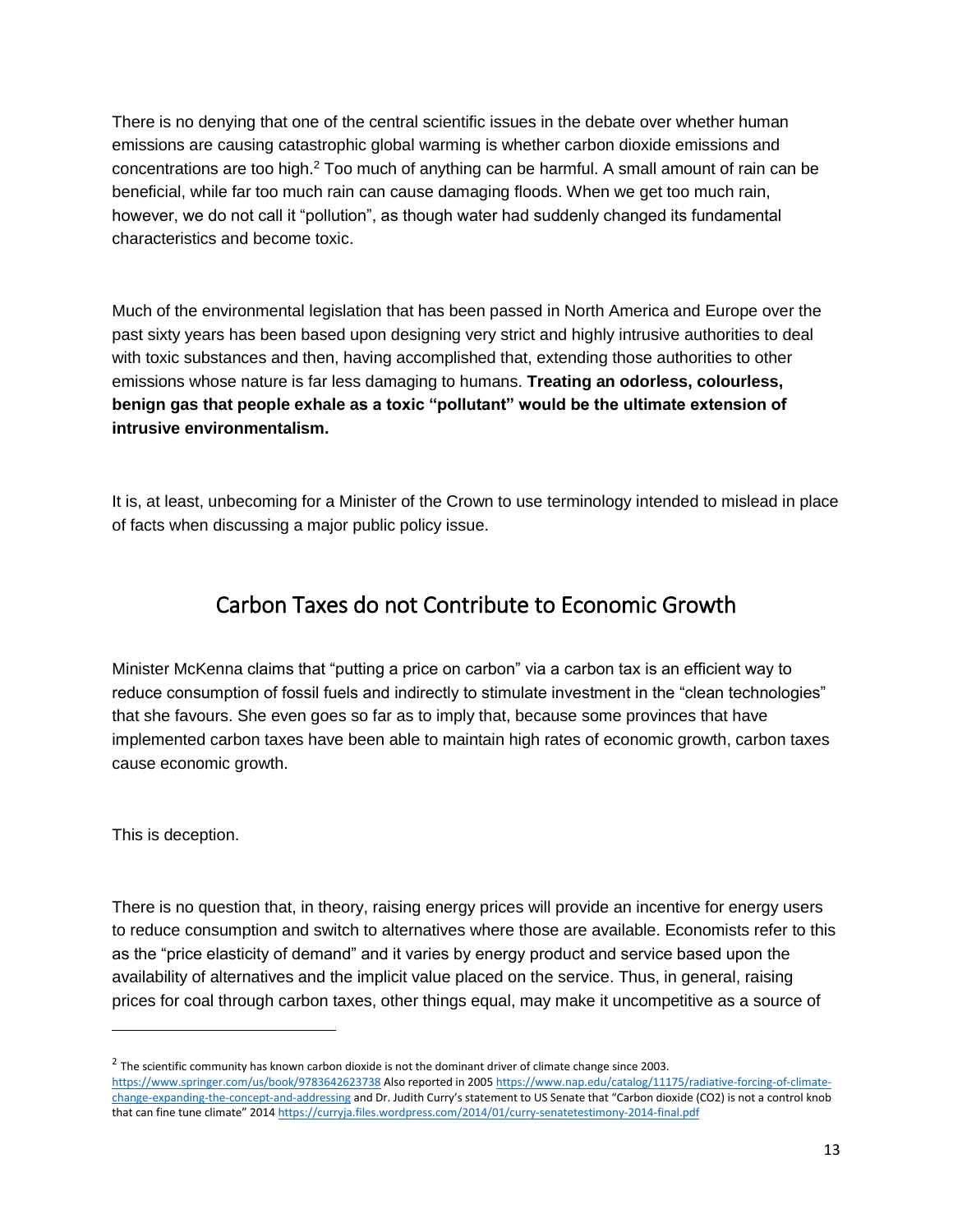thermal electricity generation because of the ready availability of low-cost natural gas in most areas in North America. In contrast, the demand for motor fuels for light duty vehicles (i.e. cars and SUVs) is typically quite inelastic (unresponsive to higher prices) because there are few alternative fuels and people want to minimize their commuting time in cities.

Thus, while raising prices will have different effects depending on the elasticity of demand, raising prices is a simple and transparent way to influence behavior and it leaves the choice of how to respond in the hands of the consumer, not some government official.

The main disadvantages of using carbon taxes and thus raising energy prices is that it raises consumer costs and can adversely affect industry competitiveness. The carbon taxes imposed in Canada so far are generally in the range of \$20 to \$30 per tonne and, while punitive for consumers, are not yet large enough to do serious economic damage by themselves. Minister McKenna neglects to mention that, to attain the government's climate targets, it will have to raise carbon taxes much, much higher. Many estimates of what is "needed" involve carbon taxes of \$200 to \$300 per tonne or higher, which would seriously harm Canada's economy and competitiveness. Carbon taxes also will have important distributional effects (e.g. making some consumers and industries worse off and others better off, and disproportionately hurting low income consumers).



Image licensed from Shutterstock.

Proponents of carbon taxes say they can be designed to stimulate the economy if the revenues are used to reduce the rates of certain generally-applied taxes like personal or corporate income taxes or sales taxes. They fail to mention two important points. The first is that the same stimulation of the economy could be achieved via a reduction in government expenditures in areas that do not help the economy (of which there are many) and the subsequent reduction in tax rates. New taxes are not necessary.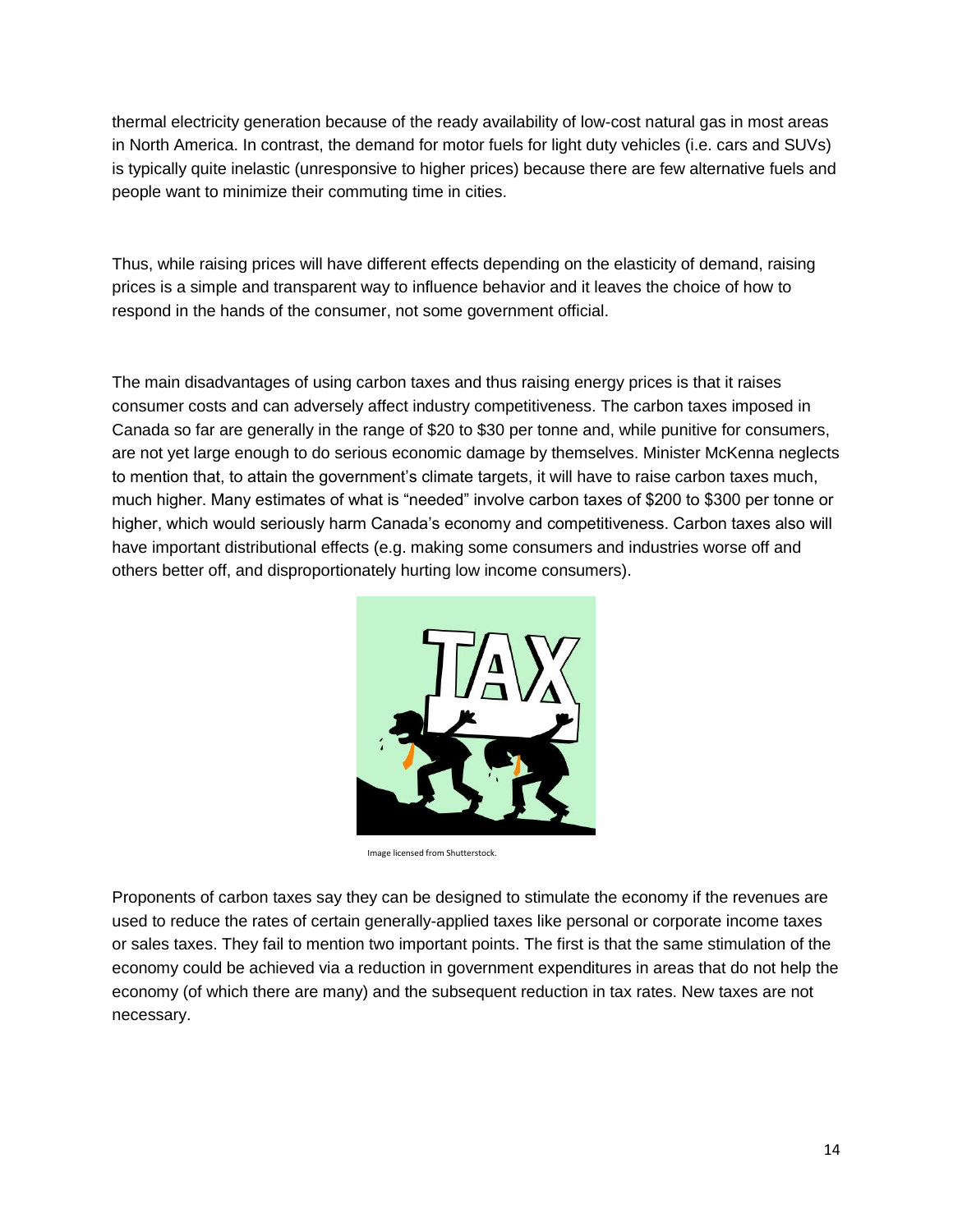The other is that the experience in jurisdictions that have implemented carbon pricing regimes (carbon taxes or Emissions Trading Systems) is that full recycling of the resulting revenues is the exception rather than the rule.

The Institute for Climate Economics (I4CE) is a think tank based in Paris that is funded by the French Caisse de Depots, the French Development Agency and Morocco's Caisse de Depots et Gestion. In October 2017, it published an article summarizing the results of its study of the use of carbon prices in the world. The article, entitled Global panorama of carbon prices in 2017, can be found here:

[https://www.i4ce.org/wp-core/wp-content/uploads/2017/10/Global-Panorama-Carbon-prices-](https://www.i4ce.org/wp-core/wp-content/uploads/2017/10/Global-Panorama-Carbon-prices-2017_FINAL_5p-2.pdf)[2017\\_FINAL\\_5p-2.pdf](https://www.i4ce.org/wp-core/wp-content/uploads/2017/10/Global-Panorama-Carbon-prices-2017_FINAL_5p-2.pdf)

The I4CE article contains some interesting information using data for fiscal year 2013-2014.

- More than 60% of the revenues received by governments from carbon pricing went to members of the European Union.
- On the global scale, only 29% of revenues were recycled into the economy in the form of tax exemptions.
- 34% of the revenues were used to subsidize projects that would reduce GHG emissions.
- 37%, the largest share, were allocated to the general budget.

**So, the record clearly shows that politicians and treasury officials, when provided with a windfall of revenues from a carbon tax, are very unlikely to return all of it to the citizens directly. Instead, as should be no surprise to those who study public administration (or human nature), they spend it on their preferred causes, groups and industries.**

#### **Conclusion**

<span id="page-15-0"></span>The concept of "clean technology", especially as applied to energy production and consumption, is a fabrication intended to denigrate fossil fuel energy sources. Most of what is treated by Statistics Canada as "clean technology" is only vaguely related to products and services that reduce greenhouse gas emissions, the climate change policy objective Minister McKenna is promoting. Far from being a large and growing portion of Canada's economy, it is stable or shrinking, and stands a poor chance of growing rapidly in future in the face of competition from an overbuilt global renewables supply industry centred in China.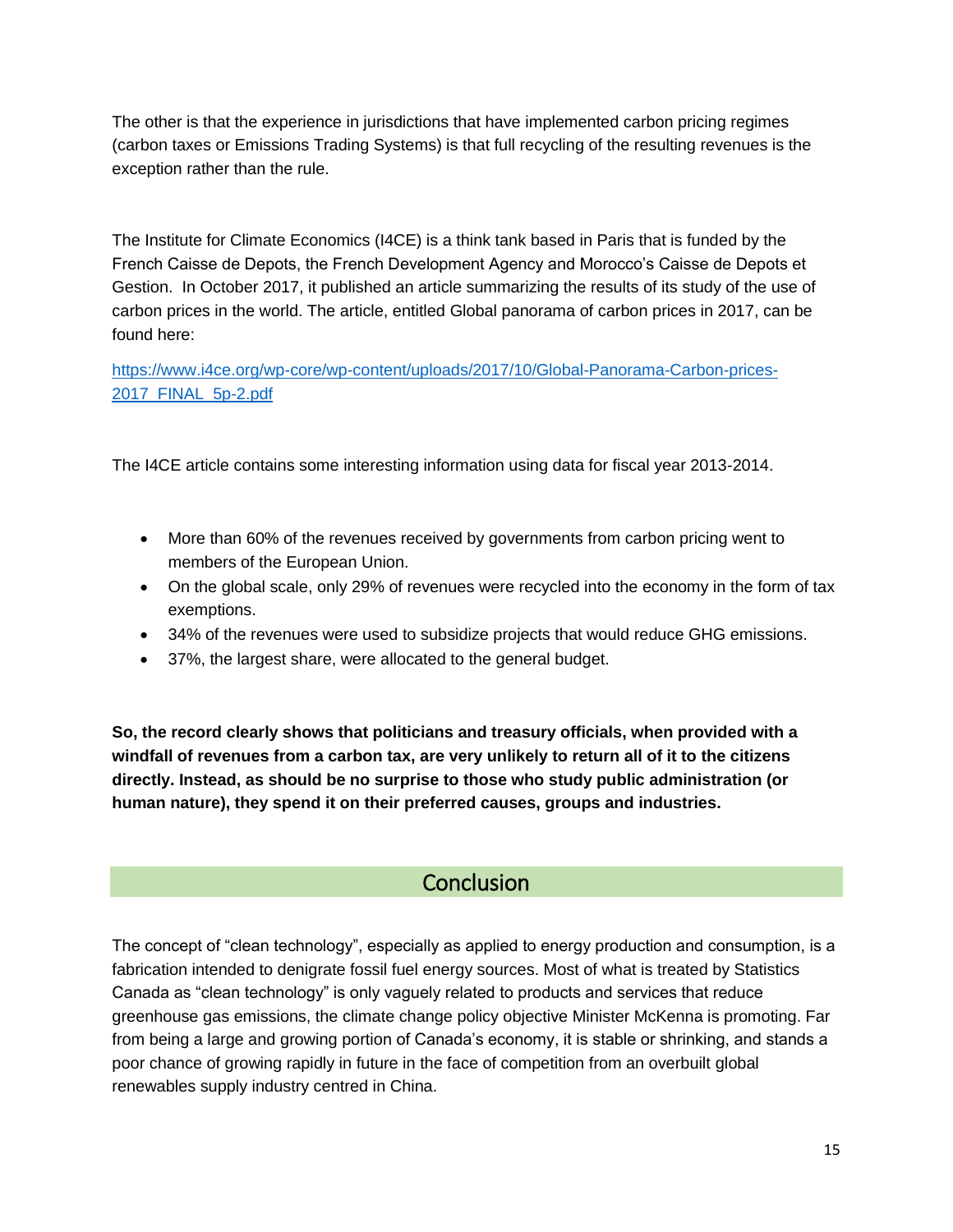"Clean technology" has been and will for some time continue to rest on government subsidies and regulation, not the free choices of consumers in competitive markets. The billions of dollars that the Canadian government has committed to this sector is not a guarantee of success, but a measure its dependency on public support for its survival.

Calling carbon dioxide "pollution" is an attempt to cast a gas essential to life on earth as a villainous toxic. It shows how determined Minister McKenna and others are to politicize the discussion of climate change policy.

Finally, taxing the productive sectors of the economy and raising energy costs for consumers and Canadian firms can never be remotely considered as benefitting the economy, especially when the revenues so raised are spent on politically favoured industries. As the carbon tax rates rise to evermore-onerous levels in future, the foolishness of this claim will be become clear for all to see.

~~~~

#### *About the Author*



*Robert Lyman is an Ottawa energy policy consultant and former public servant of 27 years; prior to that he was a diplomat for 10 years.*

#### *Related:*

*"Grounded in Reality" – Challenging Smart Prosperity on Clean Tech [http://blog.friendsofscience.org/wp](http://blog.friendsofscience.org/wp-content/uploads/2017/05/grounded-in-reality-may-03-2017-final.pdf)[content/uploads/2017/05/grounded-in-reality-may-03-2017-final.pdf](http://blog.friendsofscience.org/wp-content/uploads/2017/05/grounded-in-reality-may-03-2017-final.pdf)*

*"Due Diligence" on Renewable Demands by David Suzuki Foundation*

*<http://blog.friendsofscience.org/wp-content/uploads/2017/04/due-diligence-suzuki-foundation-final-ap-26-2017-r.pdf>*

*"Let Them Eat Carbon" – Rebuttal to Ecofiscal's report "Clearing the Air…Carbon Pricing"*

*<http://blog.friendsofscience.org/wp-content/uploads/2018/04/Let-Them-Eat-Carbon-FINAL-R-1-April-18-2018.pdf>*

*"Checkstop: Challenging the Canadian Federal Government's Carbon Pollution Pricing System Results Report"*

*[http://blog.friendsofscience.org/wp-content/uploads/2018/05/Challenging-the-Canadian-Federal-Government-FINAL-](http://blog.friendsofscience.org/wp-content/uploads/2018/05/Challenging-the-Canadian-Federal-Government-FINAL-R-2-May-2-2018.pdf)[R-2-May-2-2018.pdf](http://blog.friendsofscience.org/wp-content/uploads/2018/05/Challenging-the-Canadian-Federal-Government-FINAL-R-2-May-2-2018.pdf)*